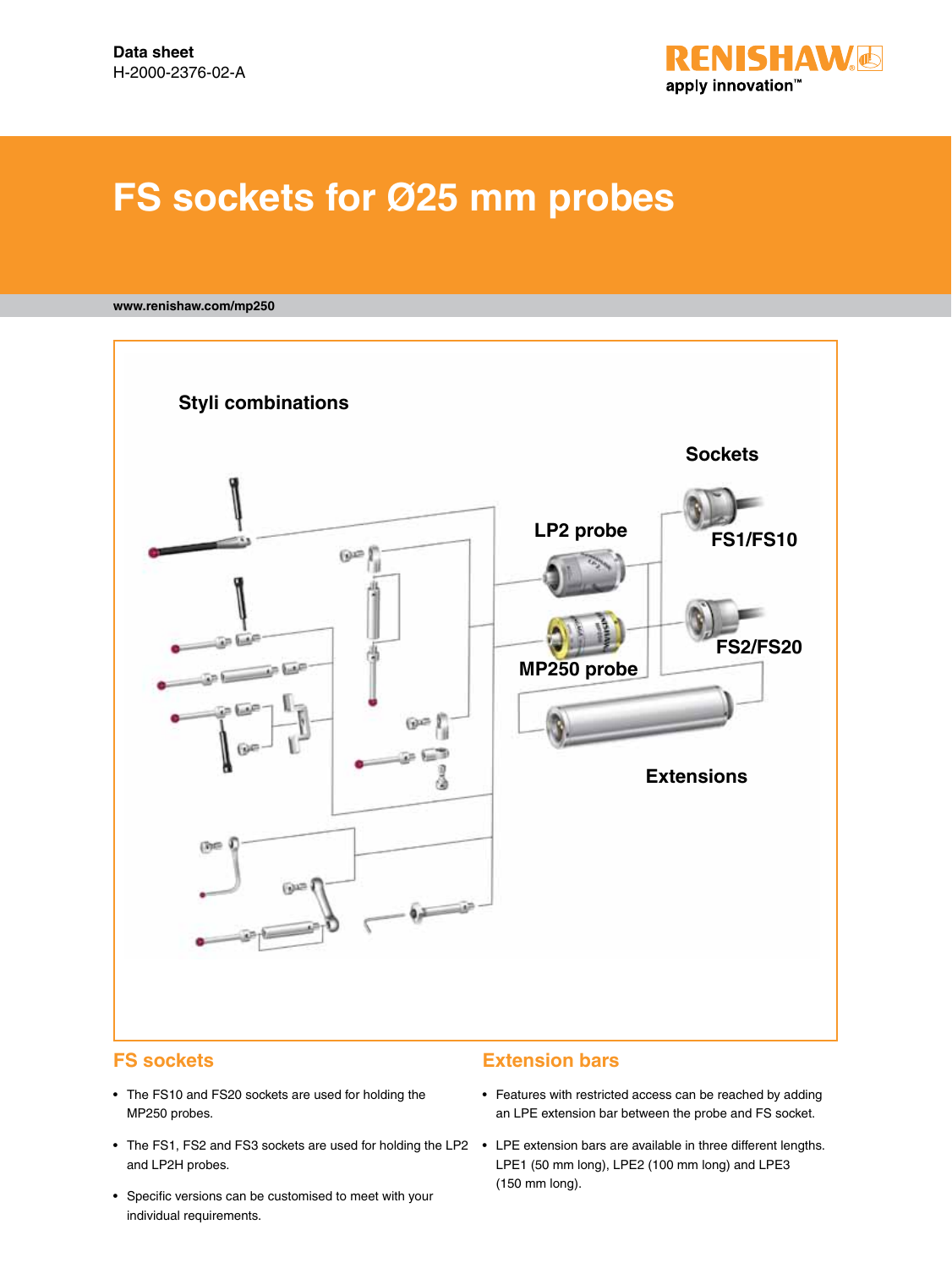# **FS1, FS2, FS10 and FS20 sockets**

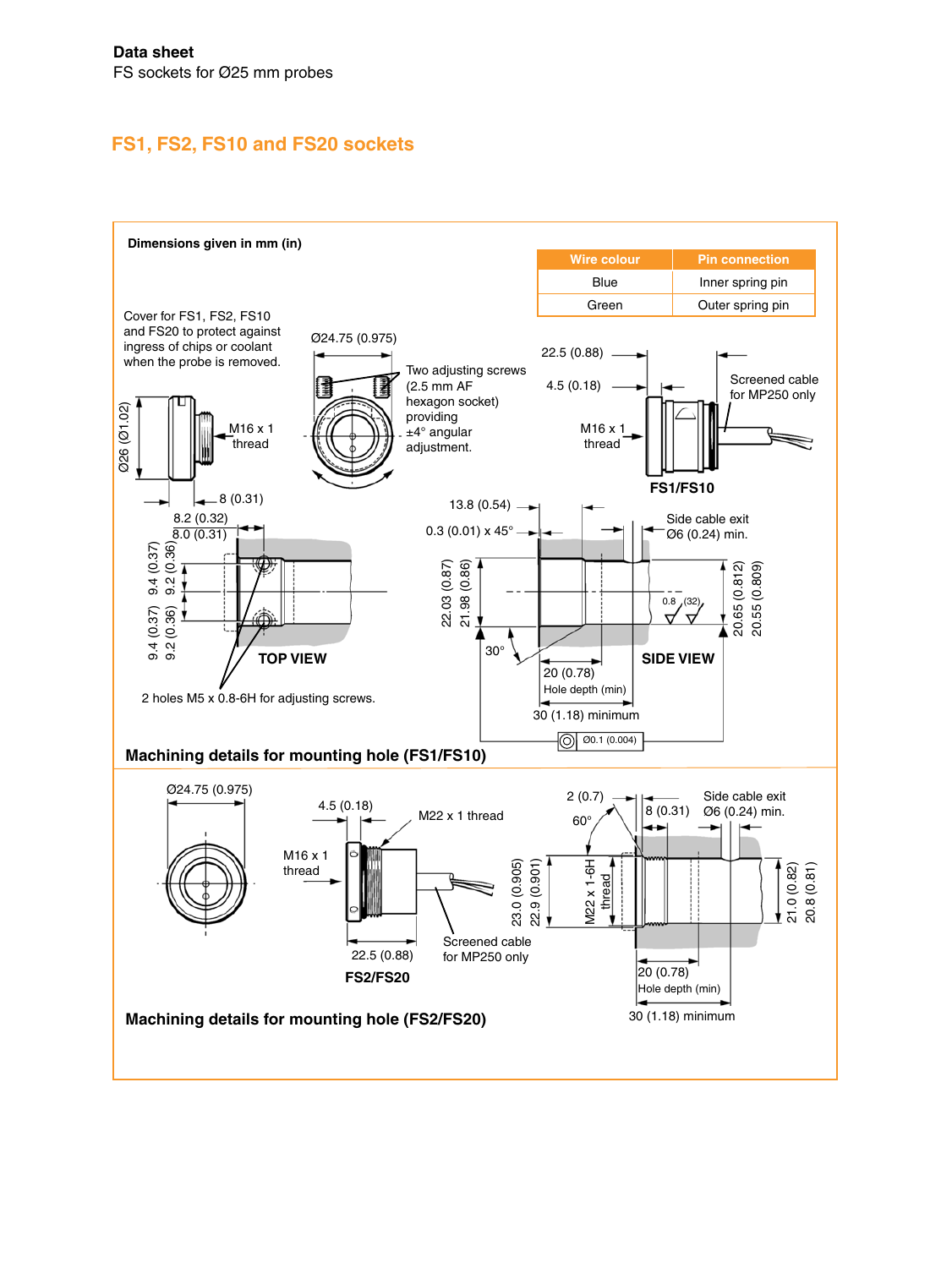

## **FS3 socket for LP2 and LP2H probes**